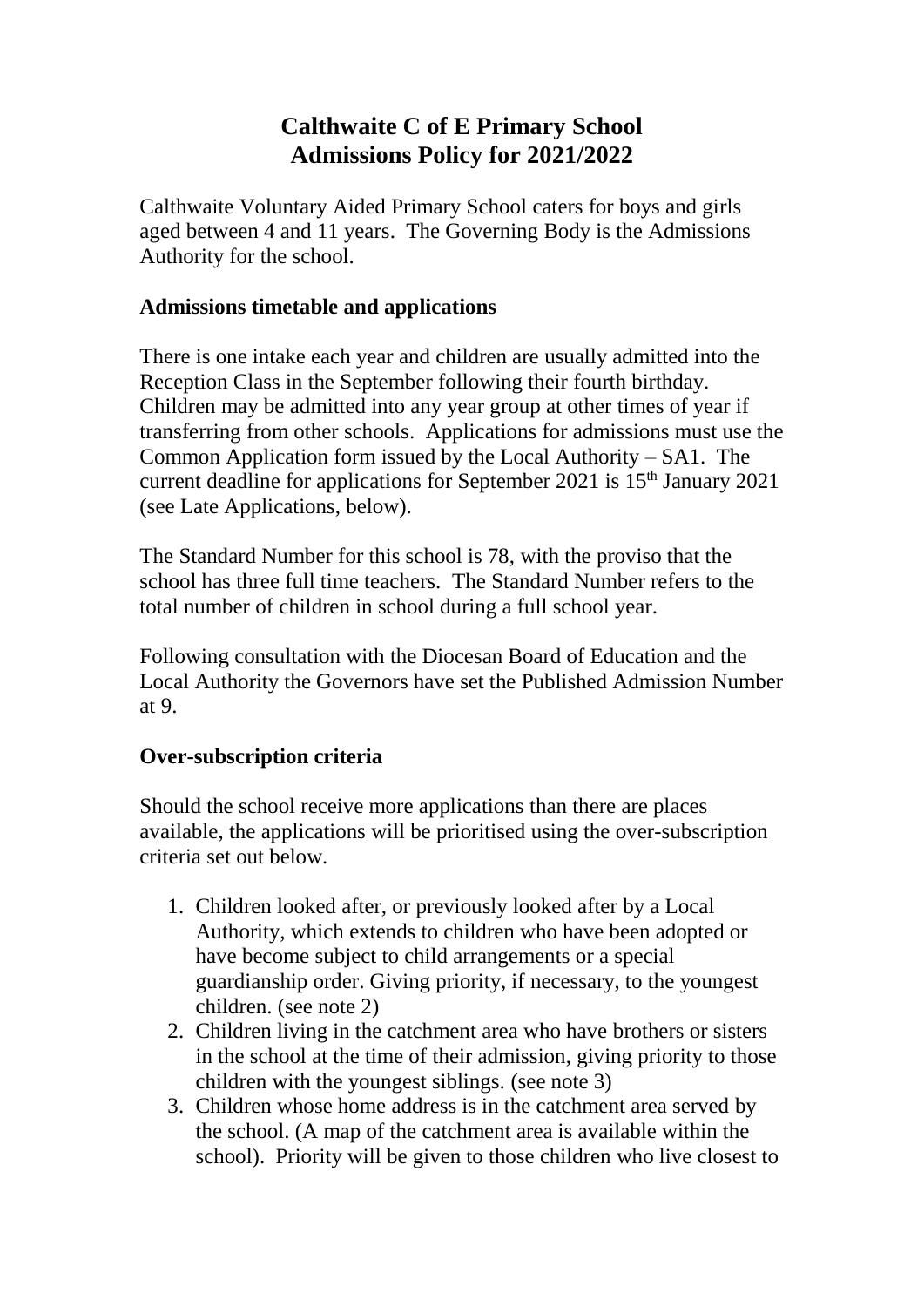the school as measured in a straight line on the map, from the main gate of school to the centre of your home address.

- 4. Children living outside the catchment area who, at the time of their admission, have brothers or sisters in the school, giving priority to those children with the youngest siblings. (see note 3)
- 5. Priority will be given to those children living outside the catchment area who live closest to the school as measured in a straight line on the map from the main gate of school to the centre of your home address.

Distances will be measured using the Local Authority GIS system.

### **Note 1**

The criteria above will be strictly adhered to, there being one exception. If a child has an Education, Health, Care Plan, naming Calthwaite C E Primary School, then irrespective of the criteria the child will be admitted as the Governing Body have a statutory duty to do so.

## **Note 2**

A child looked after, i.e. in public care, is defined as a child who is looked after by a local authority within the meaning of Section 22 of the Children Act 1989(para 1.7).

## **Note 3**

Brothers and sisters are those living at the same address, and include step, adopted and foster children. The brothers and sisters must be attending the school at the time of admission.

## **NB**

Admission to the nursery at First Class Kids does not imply an automatic right of admission to Calthwaite C of E School.

## **Address of Pupil.**

The address on the application form must be the current one at the time of application. Where a child can live at more than one address the home address is to be the one where the child sleeps and thus wakes up for all or the majority of the school week. Where there is any doubt the governors reserve the right to verify the information provided by the parent(s), for example, through the GP or the child benefit address.

### **In Year Admissions.**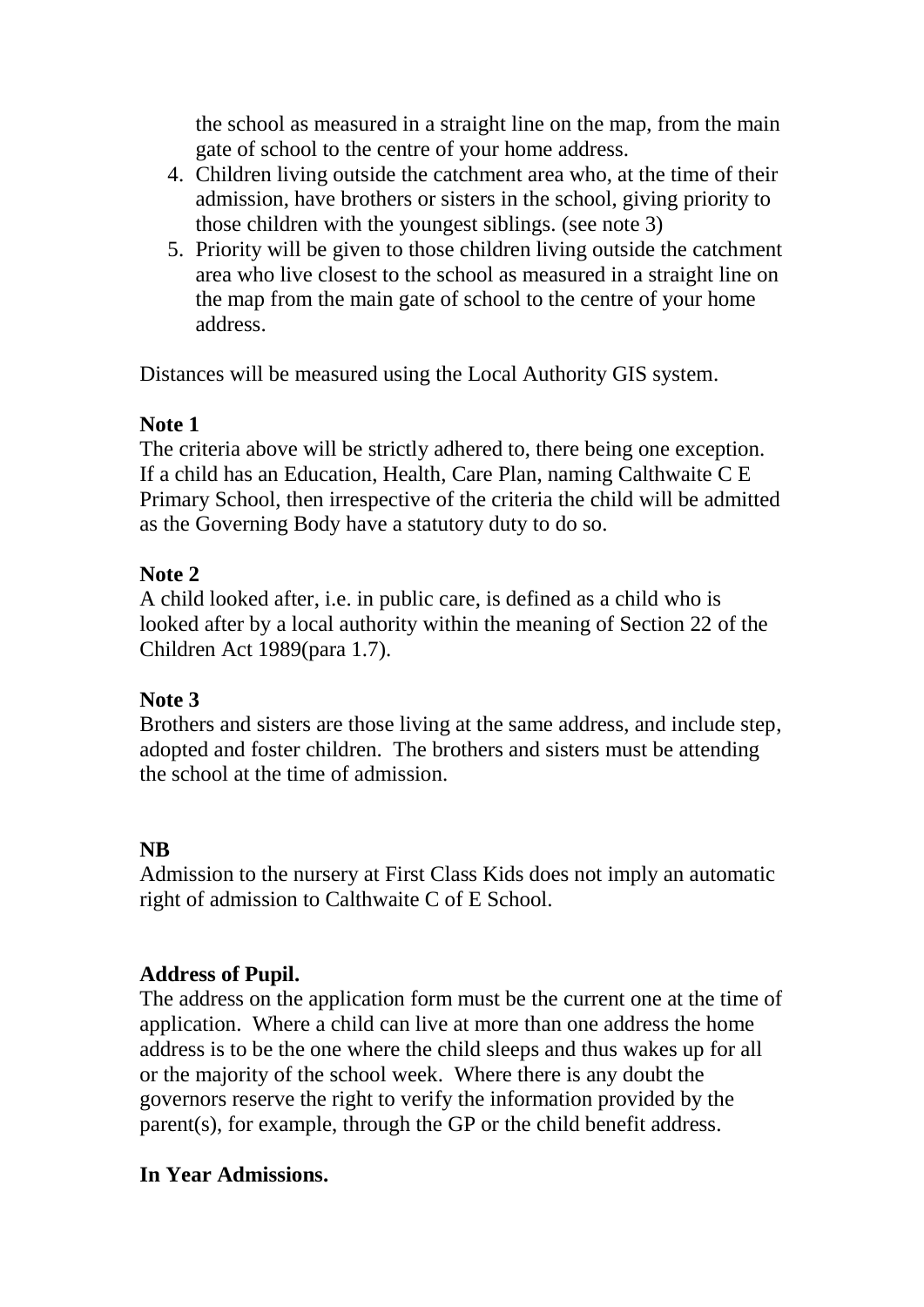In year admissions are those which occur outside the "normal" admission time. If you wish your child to attend Calthwaite Church of England Primary School you should visit our school and admission details will be provided. If your child is refused a place you will be informed of your right to appeal.

#### **Fraudulent applications.**

If the Governors of Calthwaite Church of England Primary School discover that a child has been awarded a place as a result of an intentionally misleading application from a parent, for example, an incorrect address and as a result it effectively denies a place to a child with a stronger claim then the Governors will withdraw the offer of a place. The Governors will reconsider the application and the right of appeal offered if a place is refused.

#### **Deferred admission.**

For children beginning School following their fourth birthday admission is normally in September. However, if you wish entry can be deferred until later in the year or until the term in which your child reaches compulsory school age. For example if your child's fifth birthday is between September and December then, if you wish, admission may be deferred until the beginning of the Spring Term. If it is between January and April admission may be deferred until the beginning of the Summer Term. You can also request part time education until the term in which your child reaches compulsory school age. The Governors recommend that in your child's interests full time education is deferred no later than the start of the Spring Term.

#### **Appeals Procedure.**

If the Governors are unable to offer your child a place because of over subscription you as a parent have a right of appeal under the School Standards and Framework Act 1998 as amended by the Education Act 2002 and subsequent legislation. You should notify the Clerk to the Governors of Calthwaite Church of England Primary School within 20 school days of receiving the letter which will give the grounds for refusing a place. As a parent you will have an opportunity to submit your case to an independent (of the Governors) appeals panel. You must set out your grounds for the appeal in writing. You will normally receive at least 10 school days' notice of the time and venue for the appeal hearing where you will be able to present your case in person. This right of appeal does not prevent you from making an appeal in respect of any other school. The Independent Appeal will be organised on behalf of the